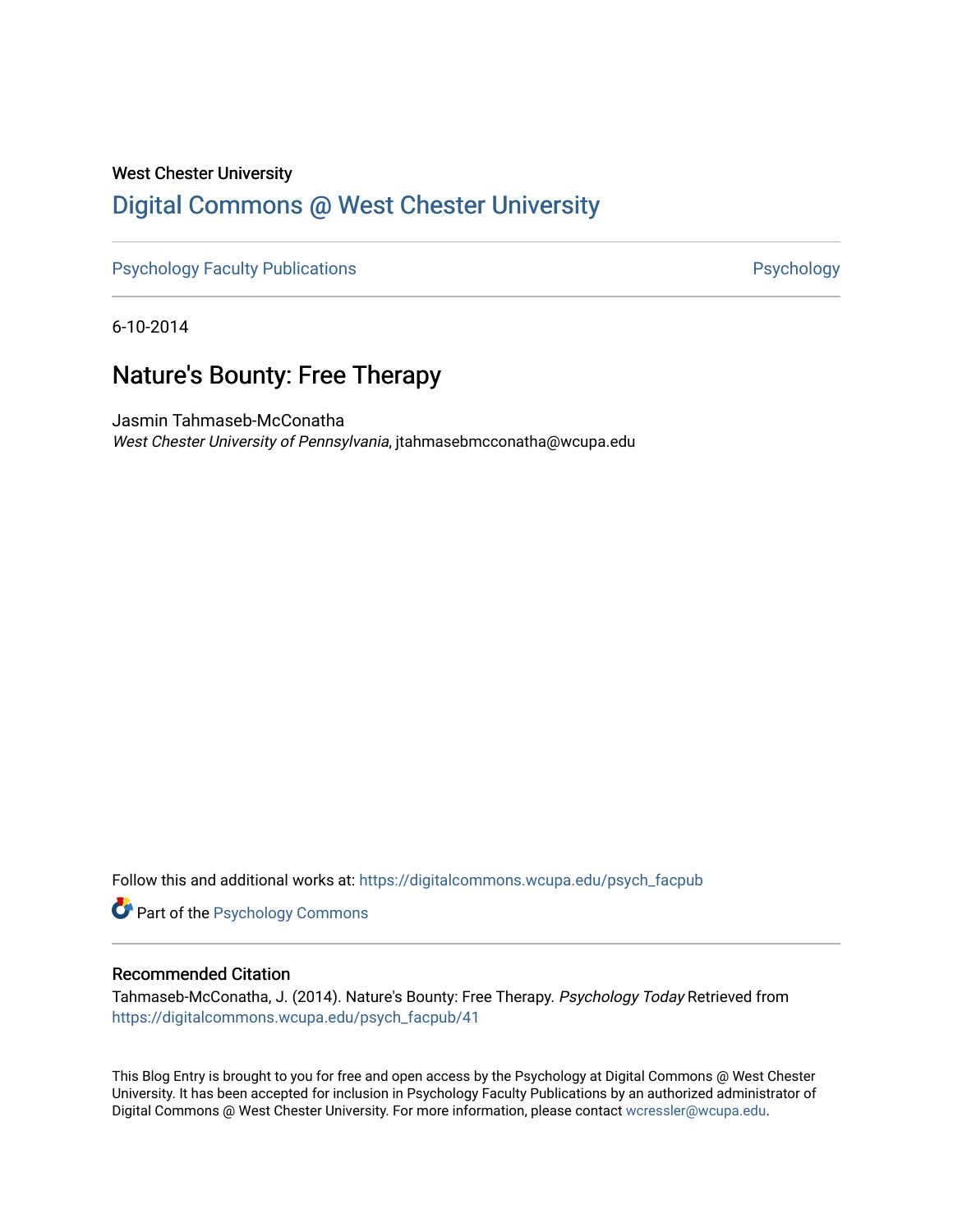

[Jasmin Tahmaseb-McConatha Ph.D.](https://www.psychologytoday.com/us/experts/jasmin-tahmaseb-mcconatha-phd)

[Live Long and Prosper](https://www.psychologytoday.com/us/blog/live-long-and-prosper)

**[THERAPY](https://www.psychologytoday.com/us/basics/therapy)** 

# Natures Bounty: Free Therapy

# The Healing Power of Time Spent in Nature

Posted Jun 10, 2014



Source: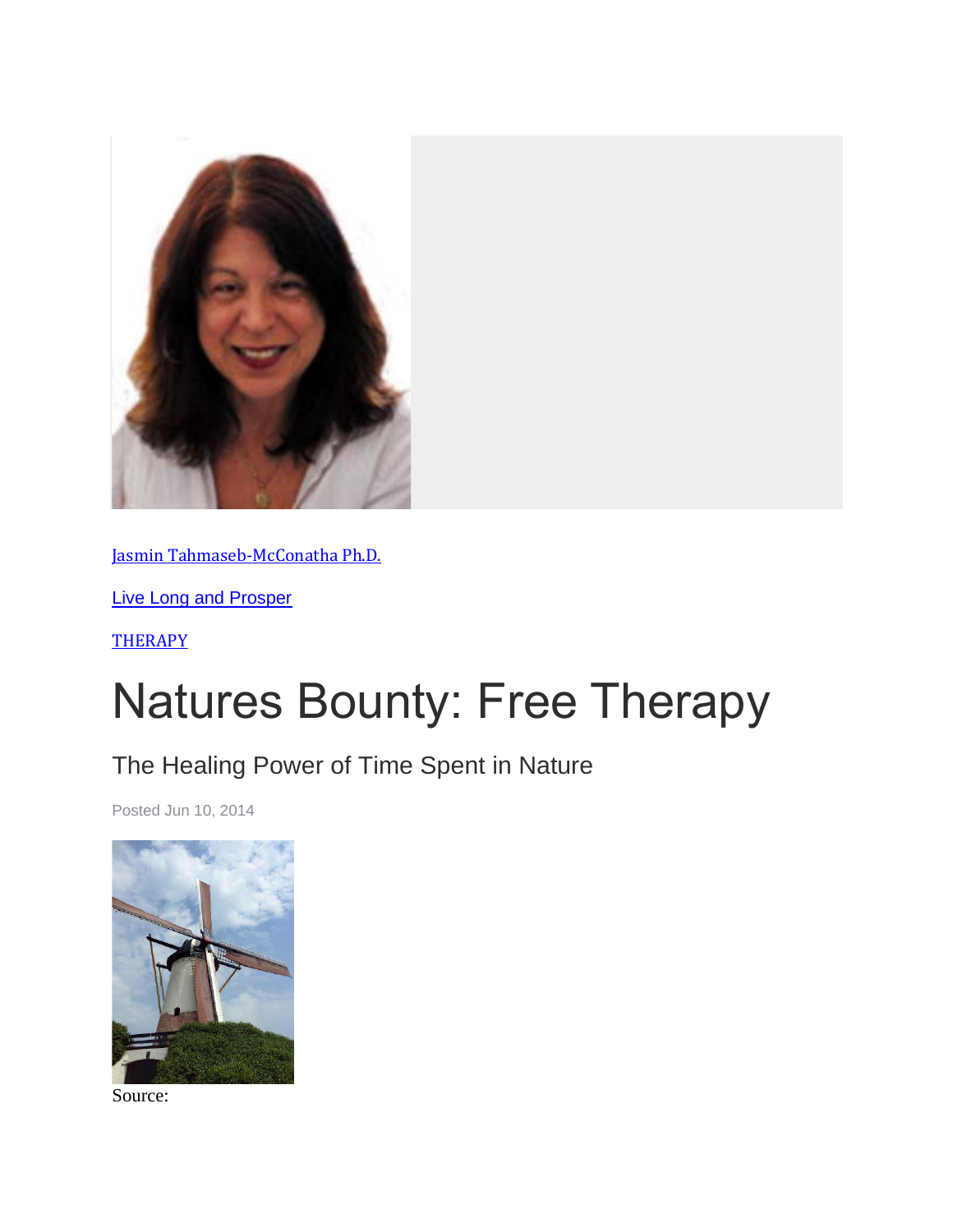Nature deprivation has a negative impact on the health and **[happiness](https://www.psychologytoday.com/us/basics/happiness)** of people of all ages. It is well known that an alienation from nature partially corresponds to an increase in [stress](https://www.psychologytoday.com/us/basics/stress) related illnesses, [depression](https://www.psychologytoday.com/us/basics/depression), and [anxiety](https://www.psychologytoday.com/us/basics/anxiety). This spring I experienced a strong dose of nature deprivation. Recovering from surgery made it difficult for me to find time to appreciate the nourishing beauty of nature. Thankfully, I recovered, the semester ended, and I was able to take a long awaited bicycling trip to Belgium and Holland. Although I believe I was the least fit person in the group of 16 cyclists, I managed to make it through a daily routine of 40 to 60 kilometers of biking. Despite the healing powers of this physical activity, more existential nourishment came from spending hours in the countryside as we biked through European forests and fields. After one week, the stresses of long winter days gradually receded, and began to feel a sense of rejuvenation and renewal. Although I am very [grateful](https://www.psychologytoday.com/us/basics/gratitude) to have had the time and the opportunity to recharge my batteries in this way, we do not need to go on a biking trip in Europe to experience existential renewal. A daily walk in a local park or an afternoon at a beach contemplating the waves can also provide much appreciated renewal. Nature offers free [therapy](https://www.psychologytoday.com/us/basics/therapy).

Being in nature also provides physiological rewards. Time spent outside not only sharpens [attention](https://www.psychologytoday.com/us/basics/attention) and [memory](https://www.psychologytoday.com/us/basics/memory), it also increases levels of vitamin D, which the body produces when it is exposed to sunlight. Indeed, Vitamin D deficiency is widespread among older adults. Vitamin D is necessary for the maintenance of strong bones. It also helps the body process necessary calcium. Given the concerns of osteoporosis and bone damage in later life, a vitamin D deficiency can prove to be a serious health threat. Vitamin D deficiency is also another risk factor associated with increased cardiovascular disease, cognitive impairment, as well as asthma.

In order to be happy and thrive, we are wired to interact with air, water, plants, and other animals. We need a connection to nature. Alienation from nature is as devastating to our health as is alienation from social relationships. In England, a 2007 study found that a daily dose of walking outside could be as effective as taking [antidepressant](https://www.psychologytoday.com/us/basics/ssris) drugs for treating mild to moderate depression. A report from the BBC (April 21, 2013) addressed the importance of parks, gardens, and green spaces in the promotion of health and happiness. The notion that fresh air and beautiful natural settings promote health is not new. Healing gardens have long existed in many cultures. The Persian garden, for example, has always been considered a magical place, a place for socializing, relaxation, [spirituality](https://www.psychologytoday.com/us/basics/spirituality), and prayer--a paradise on earth. The beautiful garden in the ancient city of Isfahan is one example of such a paradise. It is a peaceful place thousands of people visit each year.

In fact the word "paradise" is derived from the old Persian word that signifies an enclosed garden. Christians adopted this term and applied it to the Garden of Eden.